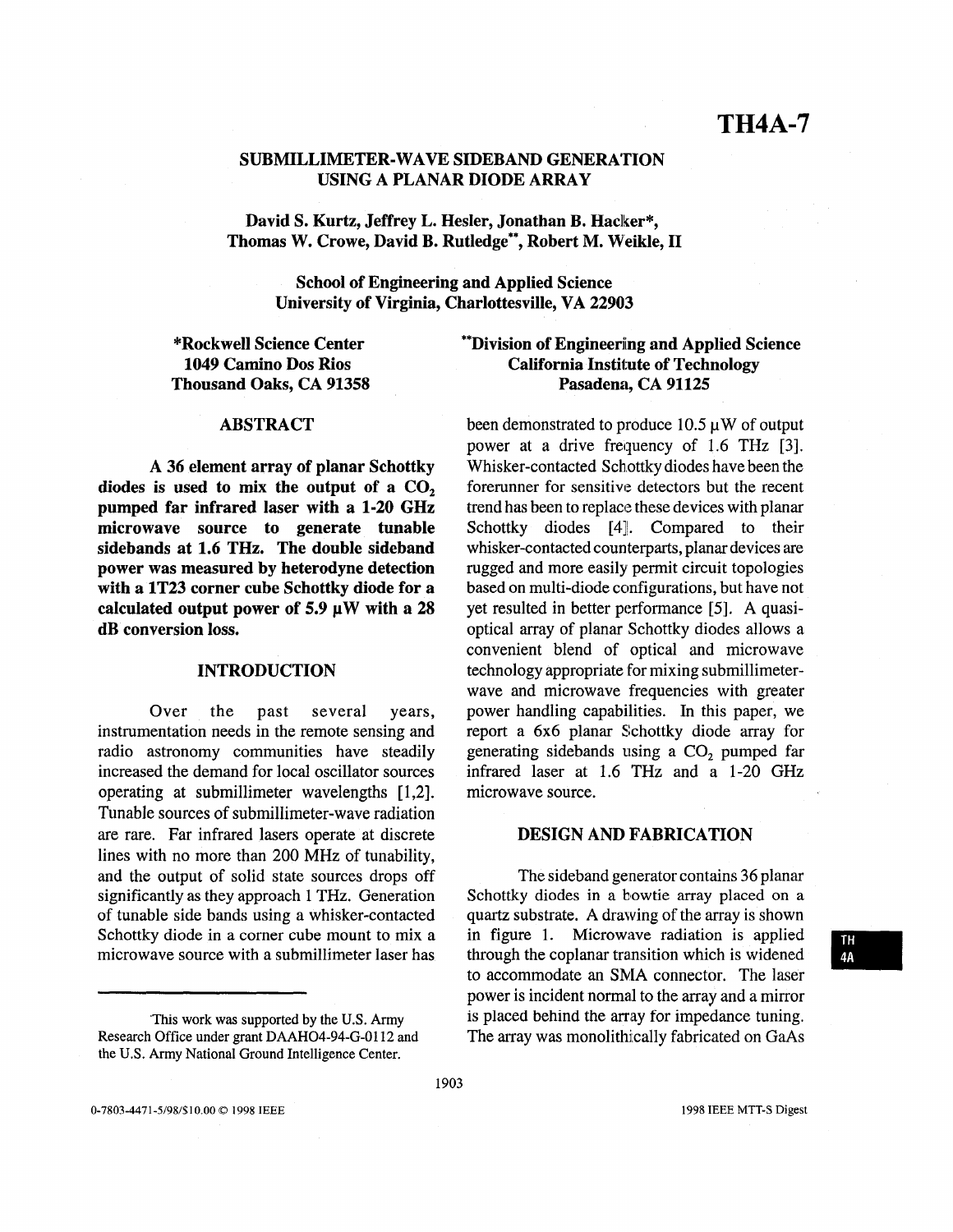

Figure 1: Bowtie array on quartz substrate with planar Schottky diodes at the feed point and microwave coplanar feed.

and a novel fabrication technique was used to remove the GaAs substrate and replace it with quartz [6]. The quartz provides a lower dielectric constant allowing a larger unit cell  $(70 \mu m)$ compared to  $30 \mu m$ ) and has resulted in a wider bandwidth in simulations [7]. The array was designed to have large signal microwave frequencies modulate the impedance seen by the small signal laser power to produce small signal sidebands.

### **MEASUREMENT§**

**A** CO, pumped far infrared **laser** operating at 1.6 THz was mixed with a microwave source using the planar array of Schottky diodes. The sidebands were measured by heterodyne detection using a 1T23 whisker-contacted Schottky diode in a corner cube mount. Figure **3** shows **a** block diagram of the measurement setup. One laser was used to pump both the sideband generator and the detector. The Mach-Zehnder diplexer was used to couple half of the laser power to the sideband generator and half to the corner cube detector, while coupling all the generated sidebands to the



Figure 2: Unit cell of bowtie array showing finger contacting GaAs.

comer cube. The laser signal and sidebands were re-mixed in the corner cube detector reproducing the microwave frequencies which were then measured on a spectrum analyzer (HP 8565B). The laser path to the sideband generator could be blocked to determine the microwave power radiated directly from the signal generator to the corner cube detector. Because the sideband generator is an array of devices, the laser power is



Figure **3:** Block diagram of measurement system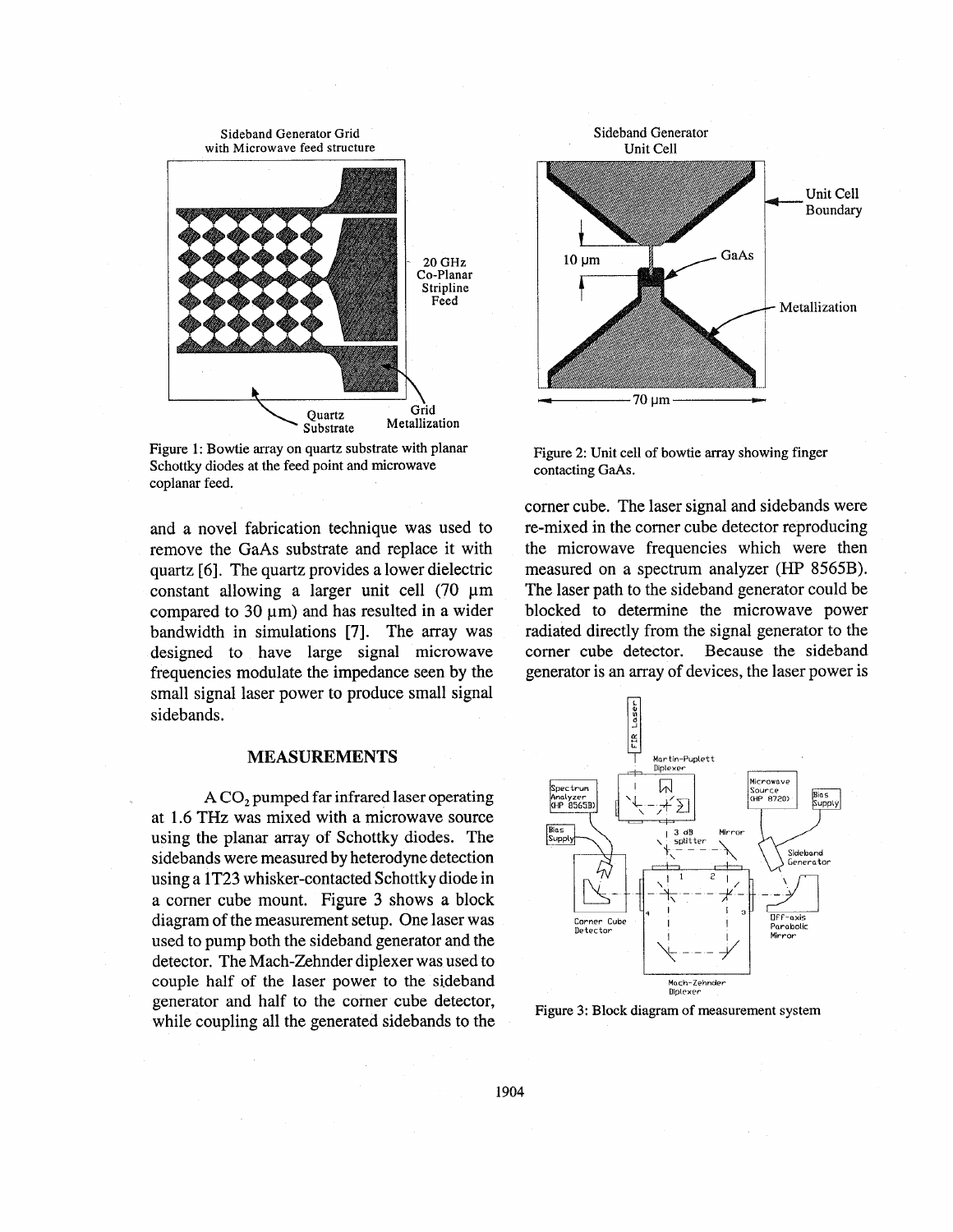small signal for each individual device. The laser power, as a result does not significantly affect the microwave signal radiated directly from the array. Below **15** GHz the radiated component, being as much as **30** dB below the sidebands, was an insignificant component of the total measured power. The estimated sideband power was calculated by correcting for the conversion loss of the corner cube detector which was determined from a hot/cold noise temperature measurement, The experiment was first performed using a 1T23 whisker-contacted Schottky diode as the sideband generator resulting in **7pW** of double sideband power (24 **dB** conversion loss). This is comparable to other results in the literature **[3].**  The planar array produced 5.9  $\mu$ W of double sideband power (28 **dB** conversion loss) at **1.8**  GHz. The tunability of the sidebands was demonstrated by changing the frequency of the microwave source as shown in figure 4. The power was optimized at each frequency, so the frequency dependency is predominantly due to the Mach-Zehnder diplexer.

The microwaves modulate the laser by tuning the impedance of the array from a resistive load to an open circuit. The mirror acts as a back short and provides the impedance tuning necessary to present a matched load. The gaussian spreading of the laser beam from the



**Figure 4: Sideband power measured by the spectrum analyzer as a function of frequency. The data at 19 and 20 GHz** are **dominated by direct radiation.** 

#### **Peak Sideband Power vs. Mirror Position**



**Figure 5: Just the peaks of the normalized sideband power as a function of the mirror position with a** 1 cm **radius crystalline quartz substrate lens facing the laser.** 

array to the mirror diminishes the mirror's effect. **As** the mirror is moved away from the array, the sideband power peaks and dips every **180"**  (laser's half wavelength) with the maximums shrinking and the minimums growing. The peak power as a function of mirror position is shown in figure *5.* In this measurement, the array is mounted on a **2** cm diameter quartz lens. The simulated curve was produced with Hewlett-Packard's Microwave: and RF Design Systems **(MDS)** by using an ideal attenuator before the



**Figure 6: Video response as a function of angle. In this measurement, the array faces the laser and no substrate lens is used.**